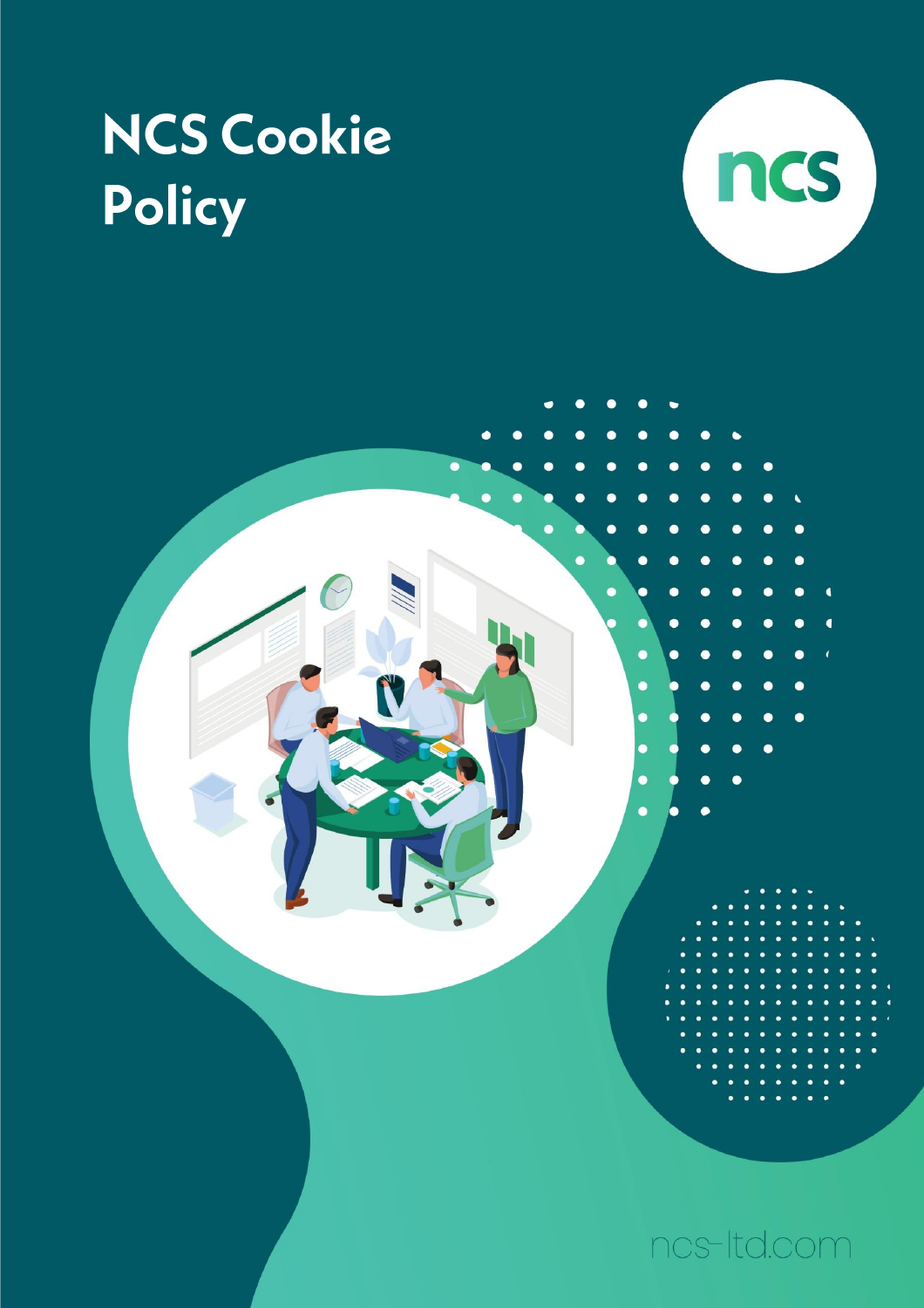

# **COOKIE POLICY**

# *Last Updated: 6 May 2021*

We hope that you enjoy using our site. We've prepared this Cookie Policy to help you better understand and to feel more confident about how we use cookies on our site located at: [www.ncs-ltd.com.](http://www.ncs-ltd.com/) We have tried to keep this document as short as we legally can. However, the full text wording is important and legally binding.

Please read the following carefully to understand our views and practices regarding cookies and how we use them when you visit our site.

For convenience, we have divided our data protection policies into three separate pages:

# 1. **Our Privacy Policy**

You can find our privacy policy at [www.ncs-ltd.com/policies](http://www.ncs-ltd.com/policies) which explains generally how we collect, use, store, and protect your personal information.

#### 2. **Our Cookie Policy**

This policy explains more about how we may collect personal information about you via cookies (it also explains what cookies are).

# 3. **Our Retention Policy**

You can find out how long we may hold onto your personal information by viewing our Retention Policy here [www.ncs-ltd.com/policies.](http://www.ncs-ltd.com/policies)

If you have any questions please do not hesitate to contact us at salesadmin@ncs-Itd.com or, if you prefer to call or write to us, then you can find our contact details at the bottom of this page.

#### **WHO WE ARE**

We are NCS Office Holdings Limited. We are registered in Scotland as a limited company. Our registered number is SC412475 and our registered office is at 65 Rodney Street, Glasgow G4 9SQ. But, for the purposes of this Cookie Policy, it's just easier if we refer to ourselves as "**we**".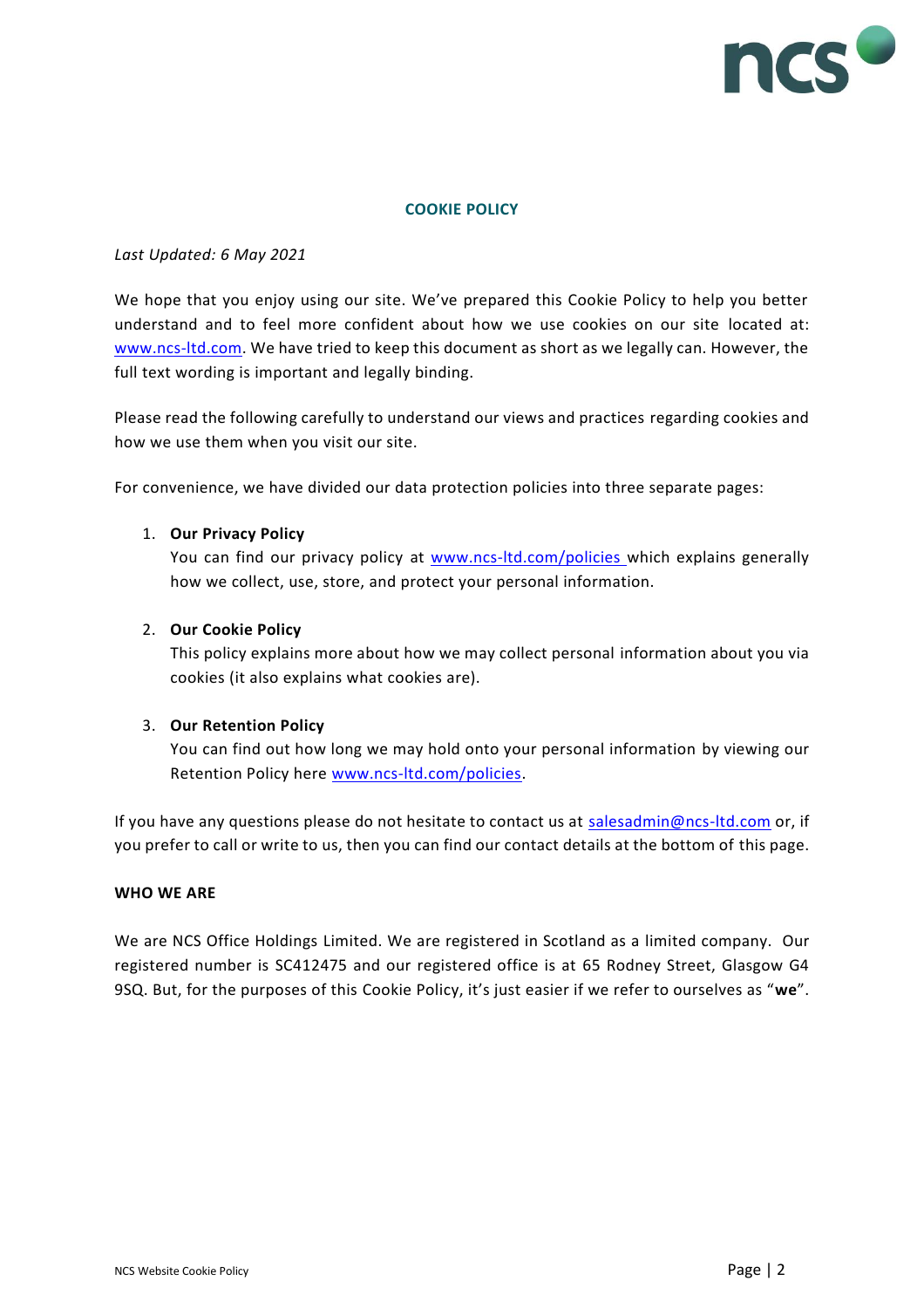

#### **WHAT IS A COOKIE**

We use various technologies on our site to collect information that helps us improve your online experience. We refer to these technologies which include cookies, collectively as "**cookies**". This Cookie Policy explains the different types of cookies used on our site and how you can control them.

A cookie is a small file of letters and numbers that we store on your browser or the hard drive of your device. Cookies are widely used throughout the Internet in order to make sites or other online services work or to be better or more efficient. They can do this because sites and other online services can read and write to the cookies stored on your device, enabling them to recognise you and remember important information that will make your use of them more convenience, for example, by remembering your preferences, username, or showing you pages that you seemed to have a particular interest in.

If you consent to us storing cookies on your computer or other electronic device then you agree that we can store and access cookies as described in this policy.

#### **HOW YOU CONSENT TO US PLACING COOKIES**

When you visit our site you should see a pop-up at the top of your screen directing you to this Cookie Policy and our Privacy Policy.

By clicking or selecting the "**I Agree**" button that appears in the pop-up then you are demonstrating to us that you are freely giving us informed and specific consent for us to place cookies on your device for the purposes specified in this Cookie Policy and you are accepting and consenting to the practices described.

If you **do not** click or select the "**I Agree**" button that appears in the pop-up then we will not place cookies on your device.

The duration of each cookie that we may place on your computer can be found in our Retention Policy.

If you **do not** see a pop-up then you may have already accepted our Cookie Policy and our Privacy Policy. You may also be using a pop-up blocker or similar tools that may prevent this policy from being brought to your attention. Please ensure that any pop-up blockers are disabled when you use our site. If you're unsure then scroll down to the bottom of this page where we explain how you can manage your cookies.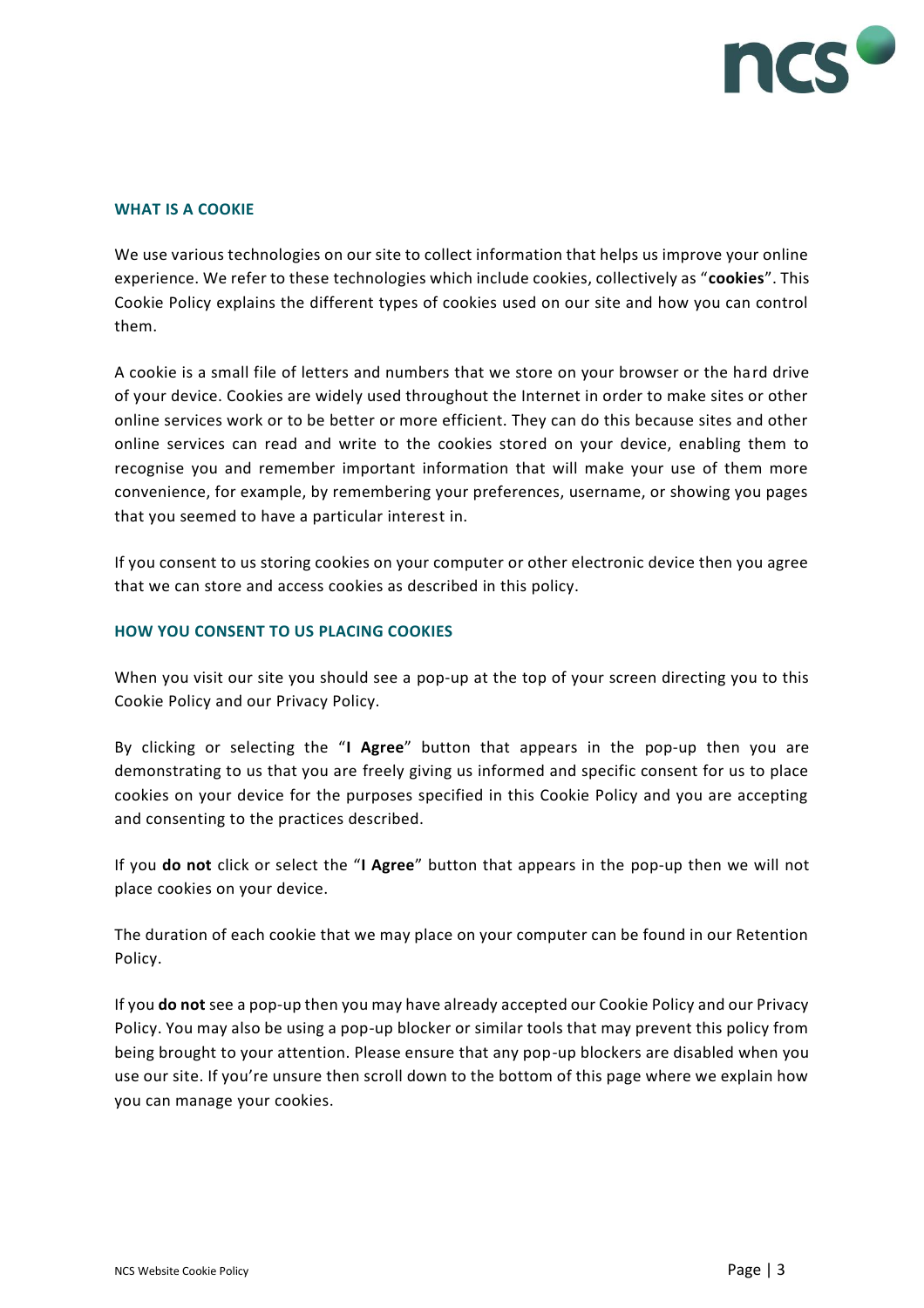

#### **WHAT DO YOU USE COOKIES FOR?**

Our site uses cookies to distinguish you from other users of our site and to save and retain certain parameters about you and your usage of our site. This helps us to provide you with a good experience when you browse our site and also allows us to improve our site.

There is one category of cookies that we may use on our site: $1$ 

**Analytical/performance cookies:** Performance cookies allow us to recognise and count the number of visitors and to see how visitors move around our site when they are using it. This helps us to improve the way our site works, for example, by ensuring that users are finding what they are looking for easily. These cookies also allow us to see overall patterns of usage on our site and help us record any difficulties you may have with our site.

If you would like more information about cookies and how you can manage the settings on your computer, you can visit http://www.allaboutcookies.org/manage-cookies/.

#### **COOKIES WE USE**

You can find more information about the individual cookies we use on our site and the purposes for which we use them in the table below:

| <b>Cookie Name</b>      | <b>Purpose and Content</b>                                                                                                                                                              |
|-------------------------|-----------------------------------------------------------------------------------------------------------------------------------------------------------------------------------------|
| <b>Google Analytics</b> | <b>Type</b><br>Analytics/performance<br>cookie<br><b>Purpose</b><br>Used to determine<br>new sessions/visits<br>Content<br>Randomly generated<br>number<br>Provider<br>Google Analytics |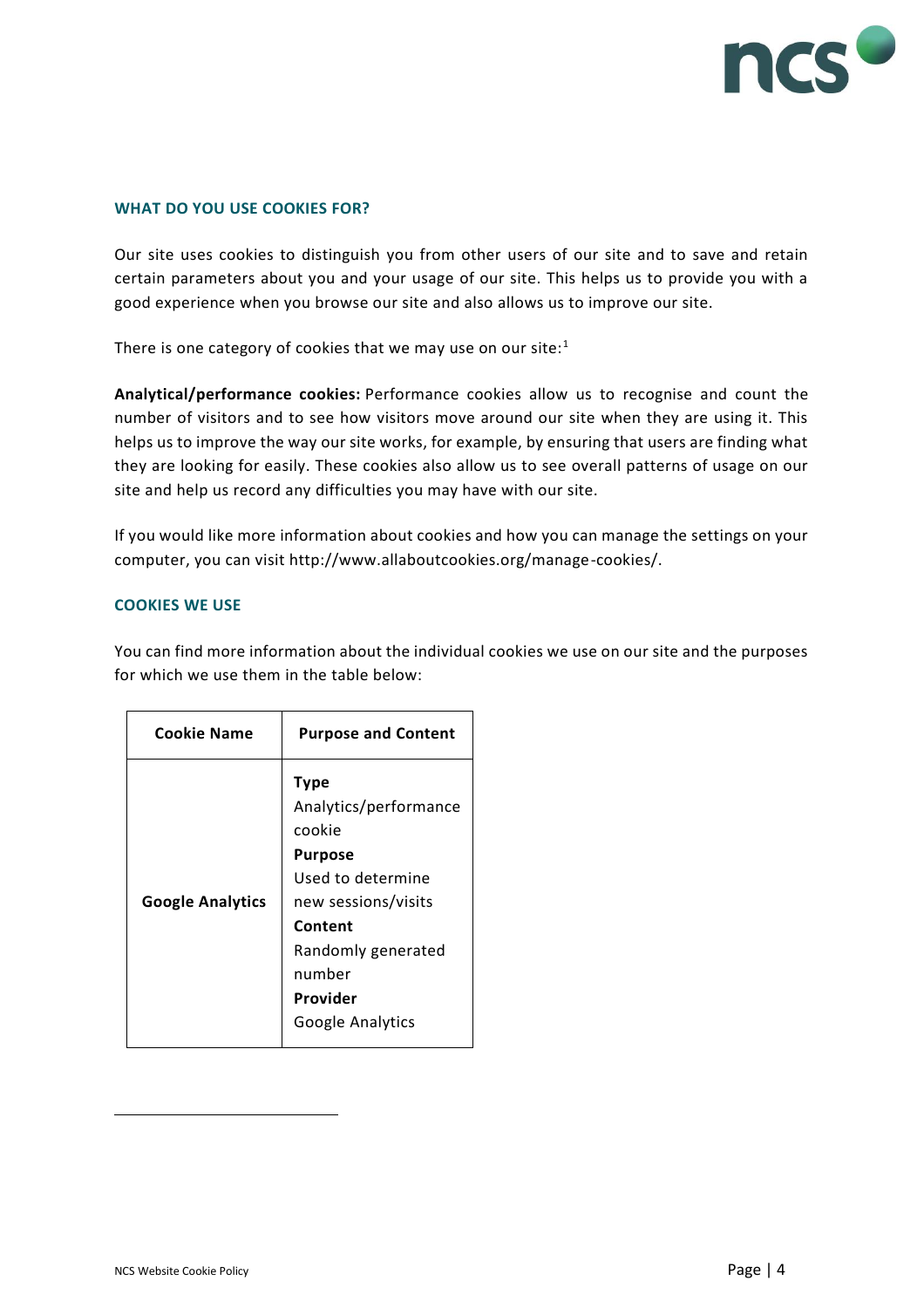

#### **Providers**

# **Google Analytics<sup>2</sup>**

The cookies used by Google Analytics are used to collect information about how you use our site. We use this information to compile reports and to help us improve our site. The cookie collects information in an anonymous form, including the number of visitors to our site, where visitors have come to the site from and the pages that they visited.

You can read more about Google's overview of privacy and safeguarding your data at https://support.google.com/analytics/answer/6004245.

#### **Third Parties**

Please note that third parties (including, for example, web traffic analysis services such as Google Analytics) may also use cookies, over which we have no control.

# **HOW DO I CONTROL COOKIES?**

You can block cookies by activating the setting on your browser that allows you to refuse the setting of all or some cookies. However, if you use your browser settings to block all cookies (including essential cookies) you may not be able to access all or parts of our site. You may also delete any cookies stored on your computer at any time.

You can find out more about changing cookie settings on your computer by visiting http://www.allaboutcookies.org/manage-cookies/.

# **HOW LONG IS COOKIE INFORMATION STORED?**

Different cookies may be stored for different periods of time. In many cases these cookies are updated automatically each time you visit our site or may expire and be deleted by your computer automatically. It is important to understand that when a cookie is placed on your computer it will reside on your hard drive until it expires and is deleted or it may reside on your hard drive until you manually delete it - this entirely depends on your individual browser settings and we do not have control over this.

<sup>&</sup>lt;sup>2</sup> This is an example disclosure of a third-party cookie provider, in this case, Google Analytics. It is important that data subjects understand what third-party cookies you may be using and that you signpost them to those third-parties. In this case, we have also referred to Google's privacy policies in relation to Google Analytics.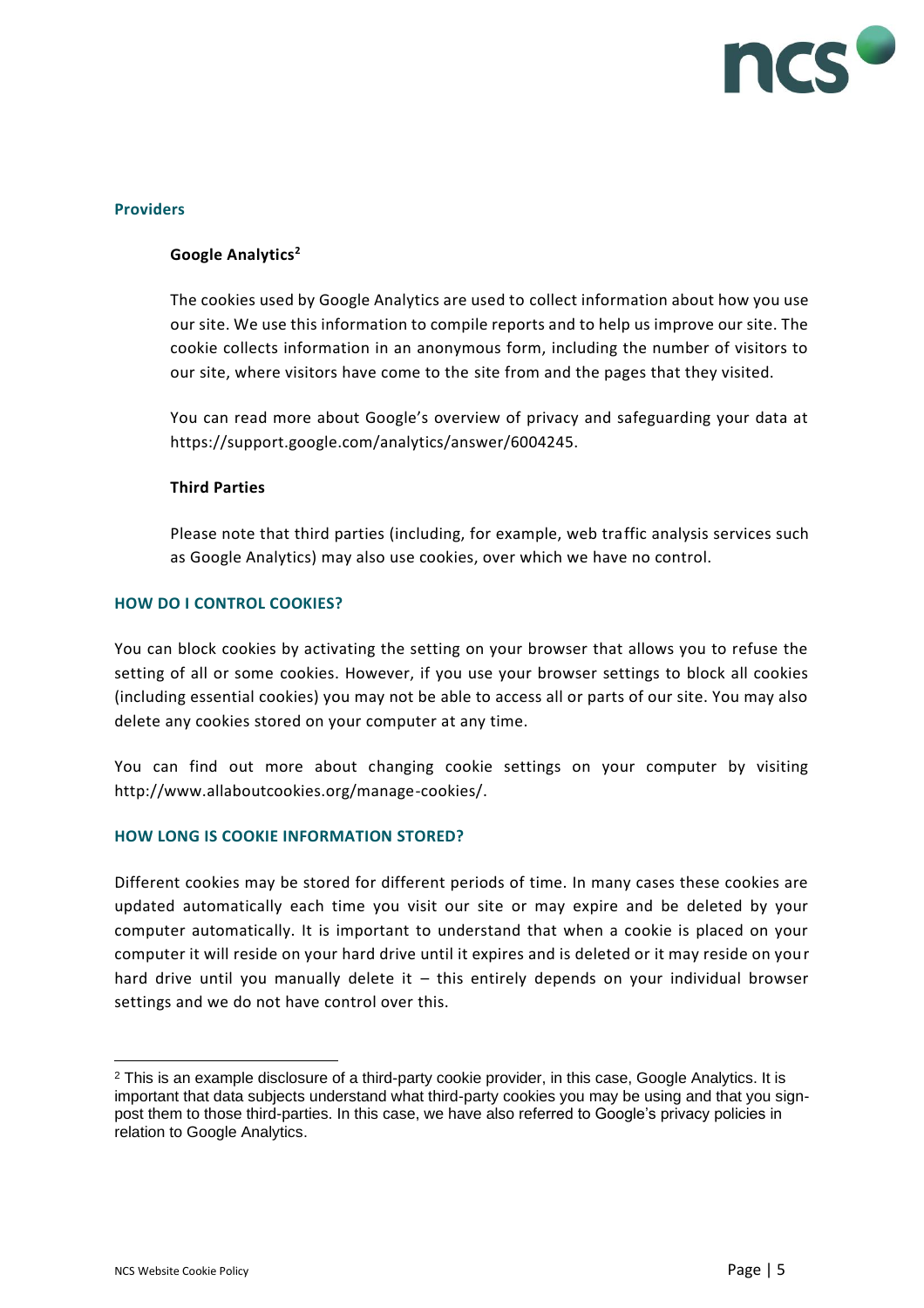

The duration of each cookie that we may place on your computer can be found in our Retention Policy [www.ncs-ltd.com/policies](http://www.ncs-ltd.com/policies)

Please remember that you can delete or change the way in which you store cookies on your computer at any time.

# **CHANGES TO OUR COOKIE POLICY**

We may need to change this Cookie Policy if it's necessary for legal reasons or to reflect changes to our services or the purpose for which we use cookies. In any case, the provisions of this Cookie Policy may be changed without prejudice to your rights. When we change our Cookie Policy we will make the updated Cookie Policy available on our site and we will also update the "Last Updated" date at the top of this page.

Any changes to our Cookie Policy will come into effect 30 days after we post it on our site. During that period you're welcome to contact us if you have questions about the changes. If you have an account for our site then we may reset your login and seek new consent if there is a change in the purpose for which we may use cookies.

#### **MORE ABOUT YOUR PRIVACY**

Please also check out our Privacy Policy [www.ncs-ltd.com/policies](http://www.ncs-ltd.com/policies) which gives more information about how we protect your privacy.